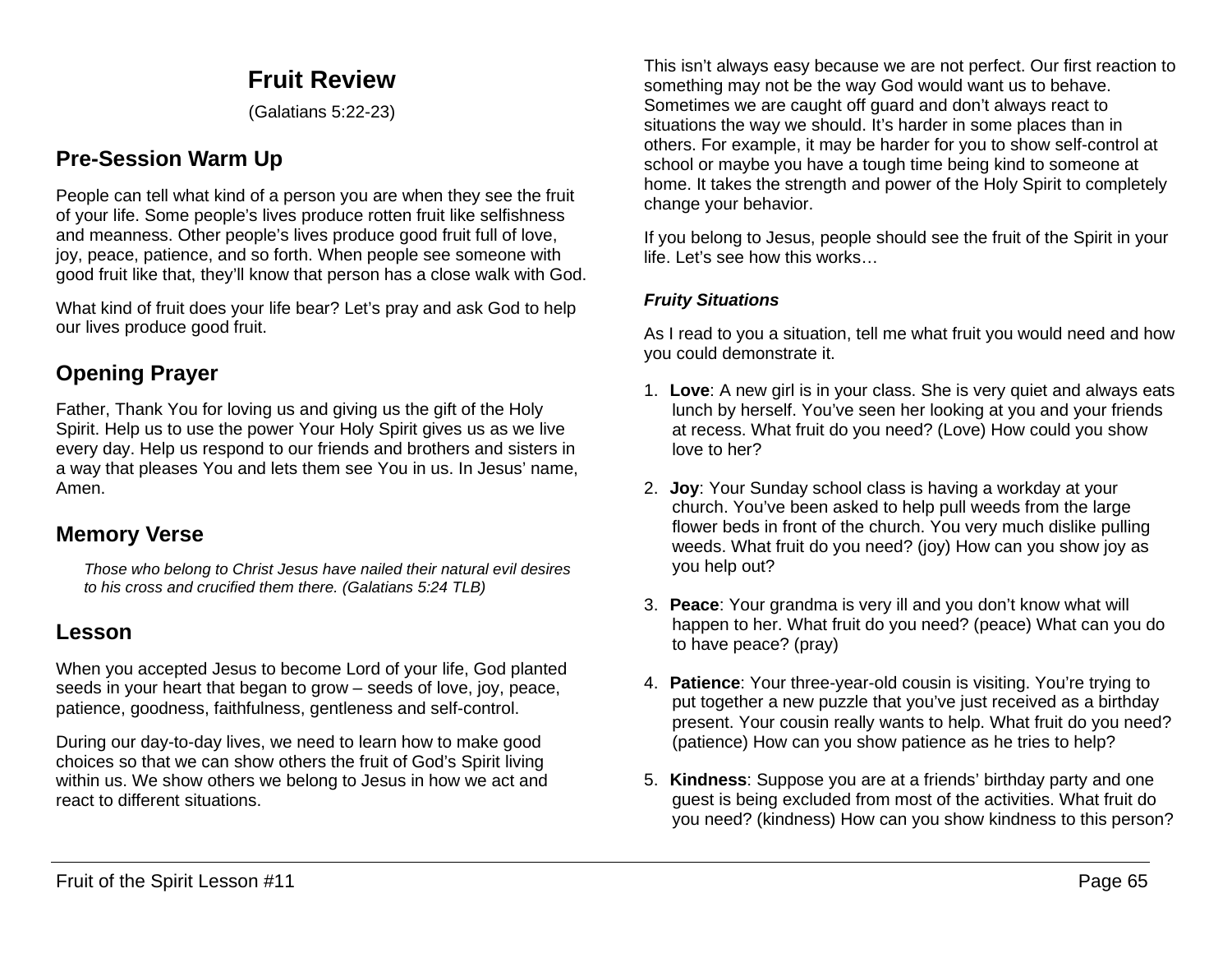- 6. **Goodness**: You've just earned ten dollars by helping your neighbors clean out their garage. What fruit do you need as you decide what to do with your money? (goodness) How can you show goodness?
- 7. **Faithfulness**: An elderly next-door neighbor has asked you to help her by walking her dog every day for the next four weeks while her sprained ankle heals. It was fun in the beginning, but now it's been raining and you don't feel like you have much time. What fruit do you need? (faithfulness) How can you show faithfulness in this situation?
- 8. **Gentleness**: Your friend's little brother has been bugging you and your friend all day. He sticks his tongue out at you and is just plain obnoxious. Your friend wants to hit him. What fruit do you need? (gentleness) If you want to show gentleness, what should be your reaction?
- 9. **Self**-**control**: You are at the mall with your mom. A new video game you've been wanting is on sale. You ask your mom whether she will get it for you, and she says no. What fruit do you need? (self-control) If you wanted to show self-control, what would you NOT do?

Our natural responses to many of these things are quite different from the way the Holy Spirit would have us act. But overtime, as we allow the Holy Spirit to be more and more a part of our lives, showing the fruit of the Spirit to other people becomes a way of life. What do you think it means to allow the Holy Spirit to be more a part of your life? By spending time with God—reading His Word every day, praying, choosing godly friends. Soon the fruit of the Spirit will become a part of your everyday life—a way of life.

Now, it's important to realize that the fruit of the Spirit is not a bunch of different fruits that we can pick and choose from. We can't say, "*I'll take love, joy and peace, but leave patience and self-control behind*." The Bible says the "*fruit of the Spirit is*…" not "*the fruits of the Spirit* 

*are*…" The fruit of the Spirit is NOT nine different types of fruit. It's one fruit with many parts.

It's like an orange; it has many sections. [Teacher, hand each child an orange and let him peel it. Then have him take a section out.] If you remove one section, how many types of fruit will you have? (One, an orange.) Is your orange whole now? (No, it's missing something.)

Just as our orange is not whole when we take out one of the sections, our lives are not complete if we don't have *all* the fruit of the Spirit.

We need to pray for God to give us the strength to be more like Jesus and for the fruit of the Spirit to fill us.

# **Closing Prayer**

Father, thank You so much for loving us and for coming to earth to show us how to live in a way that is pleasing to You. Help us to let the world know that we belong to You by the fruit that they see in our lives. In Jesus' name, Amen.

# **Learning Activities**

#### **Craft Corner**

#### **Snack**

**Oranges** 

#### **Game Center**

#### *What's My Fruit?*

[Teacher, you can either ask these questions yourself, or let the children have turns asking them of the other children:]